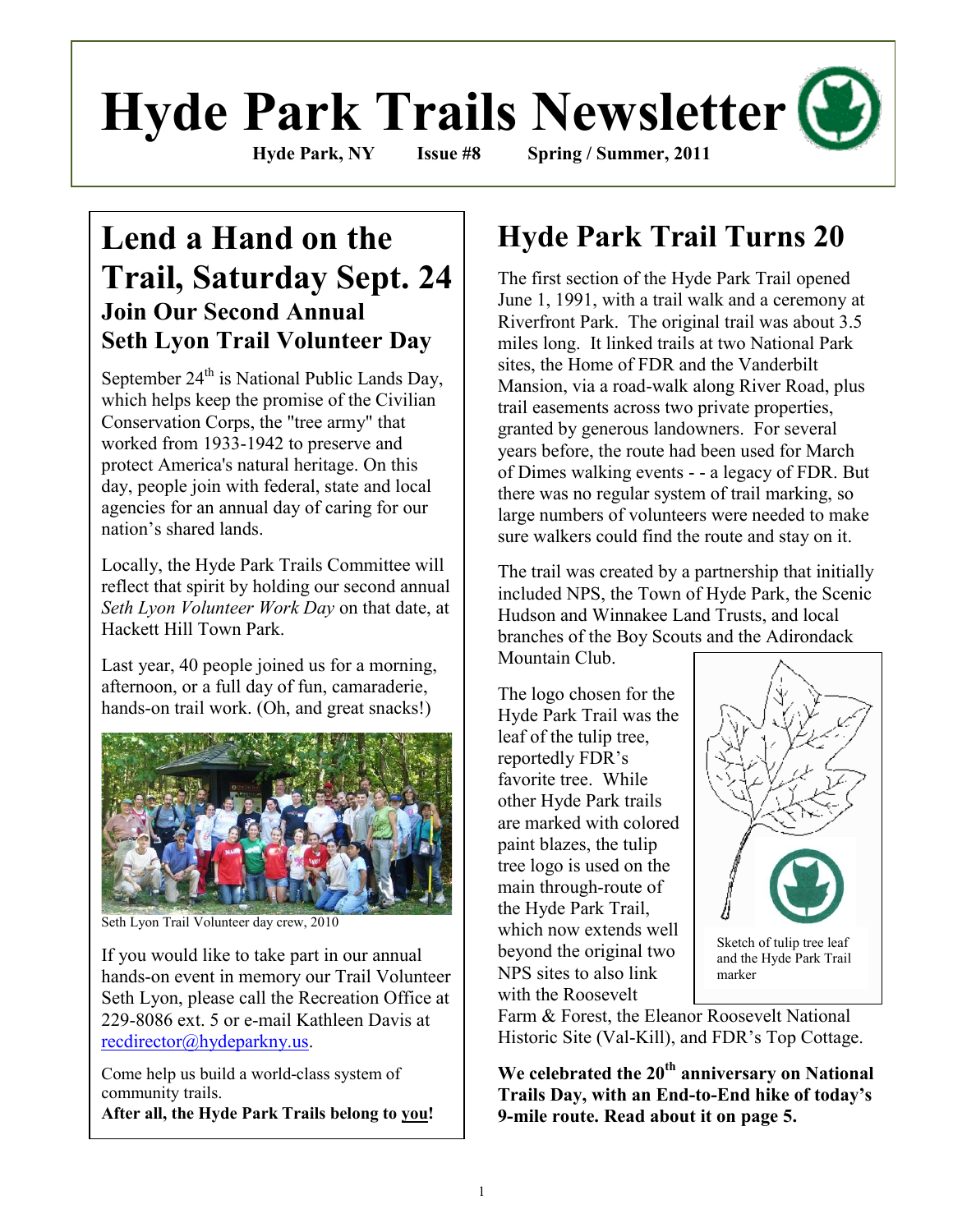## **Mills-Norrie State Parks Are Newest Trails Partner**

We are excited to welcome Mills-Norrie State Parks as our newest Hyde Park Trails partner! The trails at Mills-Norrie State Parks have always been a tremendous resource, and the Blue and White trails of Mills-Norrie are included in the Hyde Park Healthy Trails Walkabout program. The Mills-Norrie State Parks Office, located on Old Post Road, is also a distribution point for Walkabout trail brochures and patches.



**Mills-Norrie State Parks Office** hours are weekdays 8:00 a.m. – 5:00 p.m.

The relatively new Hopeland section of the State park, which was acquired from Scenic Hudson in 2004, also offers a couple of recently-constructed trail loops, including a large section of universally accessible trail with access to Dragonfly Pond. Please visit this beautiful part of the park.

Please also let us know if you think these trails should be added to future Walkabout trail listings.

\* \* \*

#### **Green Pride: New State Parks HQ Awarded Highest-Level Green Building Certification**

The new Taconic Regional State Parks office building was awarded Platinum-level LEED® certification. The transformed 1930 Staatsburgh School building is the first public building in New York State to win LEED Platinum for new construction or major renovation.

LEED stands for "Leadership in Energy and Environmental Design." This is an internationally-recognized green building rating and certification system that was first developed in 2000 by the U.S. Green Building Council.

How did the building qualify? Many materials used in the renovation contained high percentages of recycled content. Renewable materials were also used, such as cork for flooring. Indoor air quality was improved by increased ventilation rates, and use of low-VOC-emitting paints, glues and carpets.

A geothermal system helps to heat and cool the building. Rooftop solar panels generate electricity. Energy consumption is reduced by use of energy-efficient windows, innovative insulation methods, and highly efficient lighting. And water is saved by use of low-flow sinks, dual-flow toilets, and waterless urinals.

Even the parking lots are green. Stormwater runoff was reduced by removal of excessive "hardscape" and use of permeable pavement and parking.

The project is an impressive model for adaptive re-use of buildings as well as environmental design. It was made possible by a \$3 million gift from Dr. Lucy Waletzky toward the overall cost of \$7.9 million.

### \* \* \* **Hyde Park Healthy Trails Walkabout - 2011**

Walkabout is a program that encourages people to get outdoors on Hyde Park's trails. We all know that walking is recommended as exercise for all ages, and that walking by itself brings important health rewards.

Walking Hyde Park's trails brings even *more* rewards. First and foremost, you get to enjoy great places, whether faraway views of the Hudson River and Catskill Mountains, or close-up views of woodland pools, streams, waterfalls and beautiful rocky outcrops. You can visit deep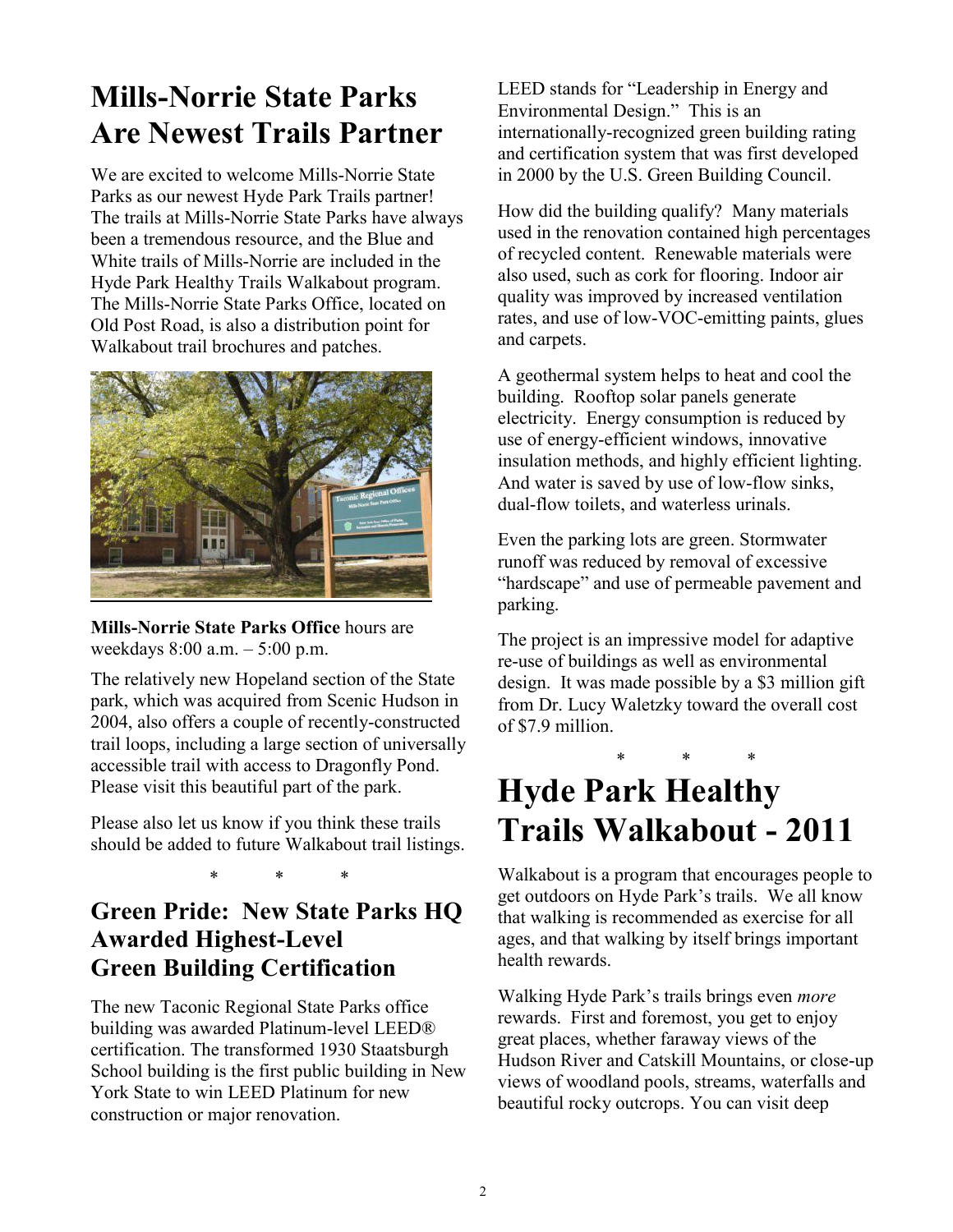#### *Walkabout, continued*

woodlands, historic forest plantations or carefully-maintained ornamental gardens. You can retrace the footsteps of visiting world leaders, of CCC camp workers, or those of free and enslaved African Americans who lived here in the late 1700s and early 1800s.

A second reward is that anyone who walks at least five Hyde Park trails during the year can earn a free sew-on trail patch. Each year, a new patch features a special aspect of Hyde Park and its trails. The Walkabout begins every year during National Park Week, which also coincides with Earth Day.



This year's trail patch features one our most prominent trail residents - - the red eft salamander.

A celebratory first hike kicks off the Walkabout season, which runs through the summer and winter to the next Earth Day, the following spring. This helps encourage people to keep hiking through the winter - - depending upon snow and ice conditions, of course.

#### **How to begin your Walkabout**

The Walkabout program has run every year since 2006, and about 200 people complete it each year. You can start anytime. Pick up a Walkabout brochure at any of the National Park Service visitor centers, at Hackett Hill Town Park, or now at the State Park headquarters in Staatsburgh - and come join us on the trails!



During the Walkabout's  $5<sup>th</sup>$  anniversary in 2010, nearly 100 people completed all 11 trails listed in the Walkabout, and claimed all 5 patches, as part of our one-time special offer. Here was the prize:



As far as we know, the youngest to complete all 11 trails was Sophia, age 5. **Congratulations, Sophia! We hope to see you again this year!**

#### \* \* \* **New for 2011: She turned me into a newt!**

The Walkabout patch for 2011 is a bright orange salamander called the red eft. Red efts are common in the woods during the warm season, especially during moist times. The red eft is the land-dwelling stage of a salamander called the red-spotted newt.

The red-spotted newt's name comes from the many bright red spots on its back, each spot circled in black. The red-spotted newt differs from most salamanders in that it undergoes *two*  metamorphoses during its lifetime, instead of just one. Like most salamanders, its life begins as an aquatic tadpole with gills, having hatched from an egg in water. Through the spring, the tadpole grows legs and loses its gills, grows sac-like lungs, and turns from a neutral dark color to bright red-orange, metamorphosing into the landdwelling red eft.

For most salamanders, the land-dwelling stage is the final, adult stage. But the eft is an immature stage that lives on land for two to seven years. During that time, its bold orange color and bright crimson spots make it highly visible on the forest floor. It typically walks around in the open, in wet woods, completely exposed to potential predators. But the eft's bright coloration is also a warning to critters who might be tempted to snack, because its skin is toxic when eaten (although not when touched).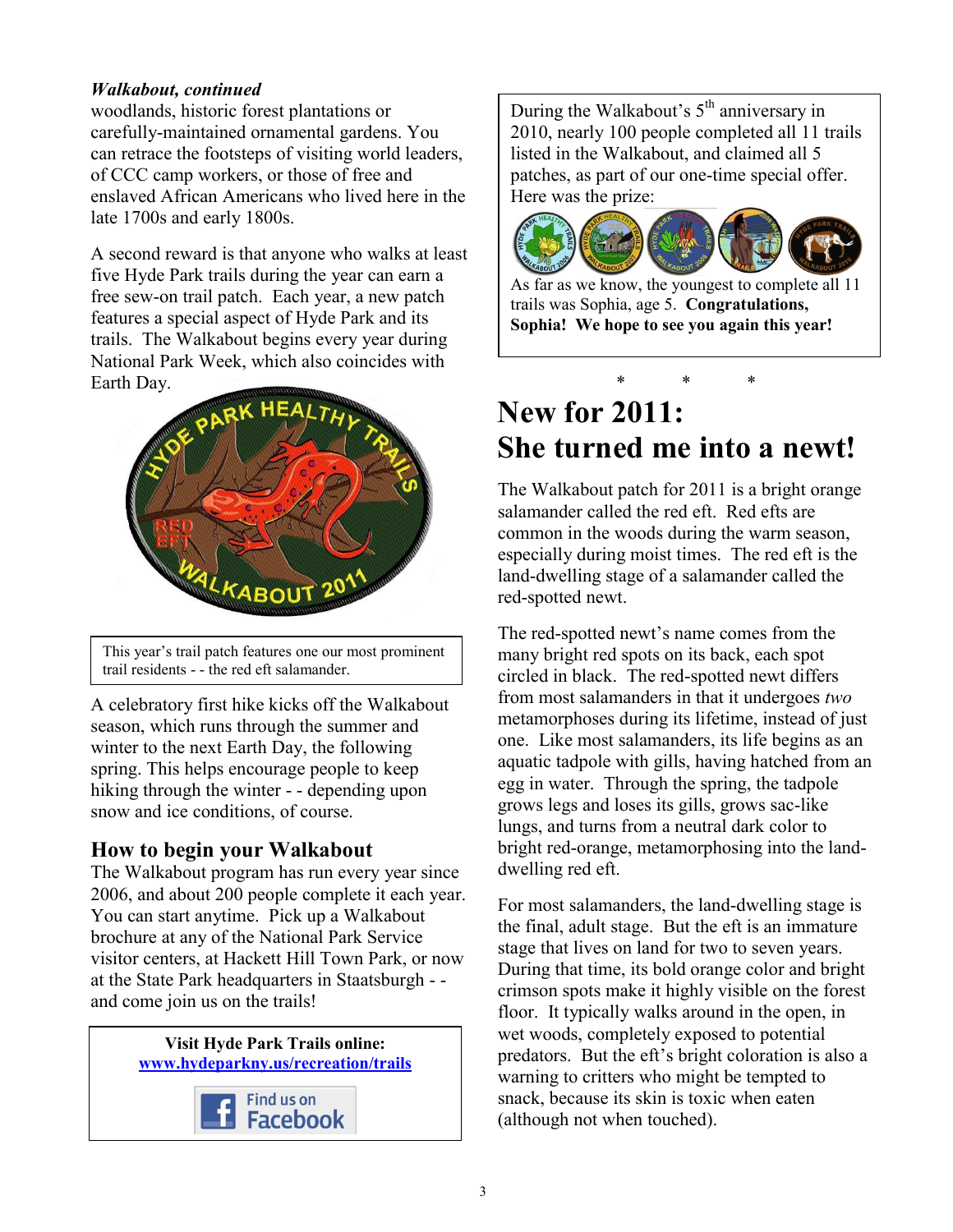#### *Newts, continued*

After its years on land, the red eft returns to water, where it will live its adult life. This is the newt's second metamorphosis. It turns from bright orange to a yellowish-green except for the bright red spots, which remain. The shape of the tail also changes, becoming taller with flattened sides to enable swimming.



The adult newt changes color and returns to water, but keeps its telltale spots

Because their skin remains poisonous (notice the warning red spots!), newts can coexist with fish that normally eat other salamanders. In the spring, newts lay eggs on aquatic plants, once again beginning the life cycle. The total life span of a red-spotted newt may be 12-15 years.

### \* \* \* **Thanks to Our Hyde Park Trail Volunteers**

*Our thanks go to those who helped out for part or all of a day, or who adopted a section of trail to maintain year-round:*

Miriam and Tom; Sharon; Susan; Margaret and Tim; Linda; Bob; Michael; Van and Emily; Teresa; Karen; Joe; Barbara; Jeff, Kathy and family; Vic and Bonnie; Marisa and Girl Scout Troup 10117; Bill; Bob; David; Gary; Richard; Melissa and her fantastic crew of Marist students; LeeJohn; Pompey and Margi; Hyde Park Rotary Club; Tatiana and Carney; Jaqualyn; Charles; Mary; Christian; Shawn; Betsy; Jim and Boy Scout Troop 80; Boy Scout Troop 17; Andrew; and the Fats in the Cats mountain bike club.

*…And there were no doubt more; please accept our apologies if we left out your name!*

National Park Service Education Specialist Susanne Norris said, "We may not see salamanders often, but their life cycles really depend upon the weather and quality of the environment around them, and around us. They are indicators of our environment's health."



Under Susanne's guidance, many children from area schools visit the Roosevelt-Vanderbilt National Historic Sites each year to help monitor salamander populations, learning about ecology and scientific methods as they go.

\* \* \*

## **Heard from the Trails:**

*Many people provide feedback on their Walkabout cards, and some even send e-mails or letters. Here are a few samples:* Great hikes, great exercise! Very nice. *- David* Winnakee trails are great! *- Anthony* Beautiful forests, even in the rain. *- Karen* Good trails worth seeing. *- Gerald* They are all great. Loved the blue & white trails (at Mills-Norrie) *- Don & Joan* I liked Hackett Hill Trail the most *- Veronika* Hey, I had only one day to do it … great idea! *- Rosemary (hiked 5 trails)* Lovely views at Mills State Park *- Kristen* I enjoyed the walks with my family *- Wilma (hiked all 11)*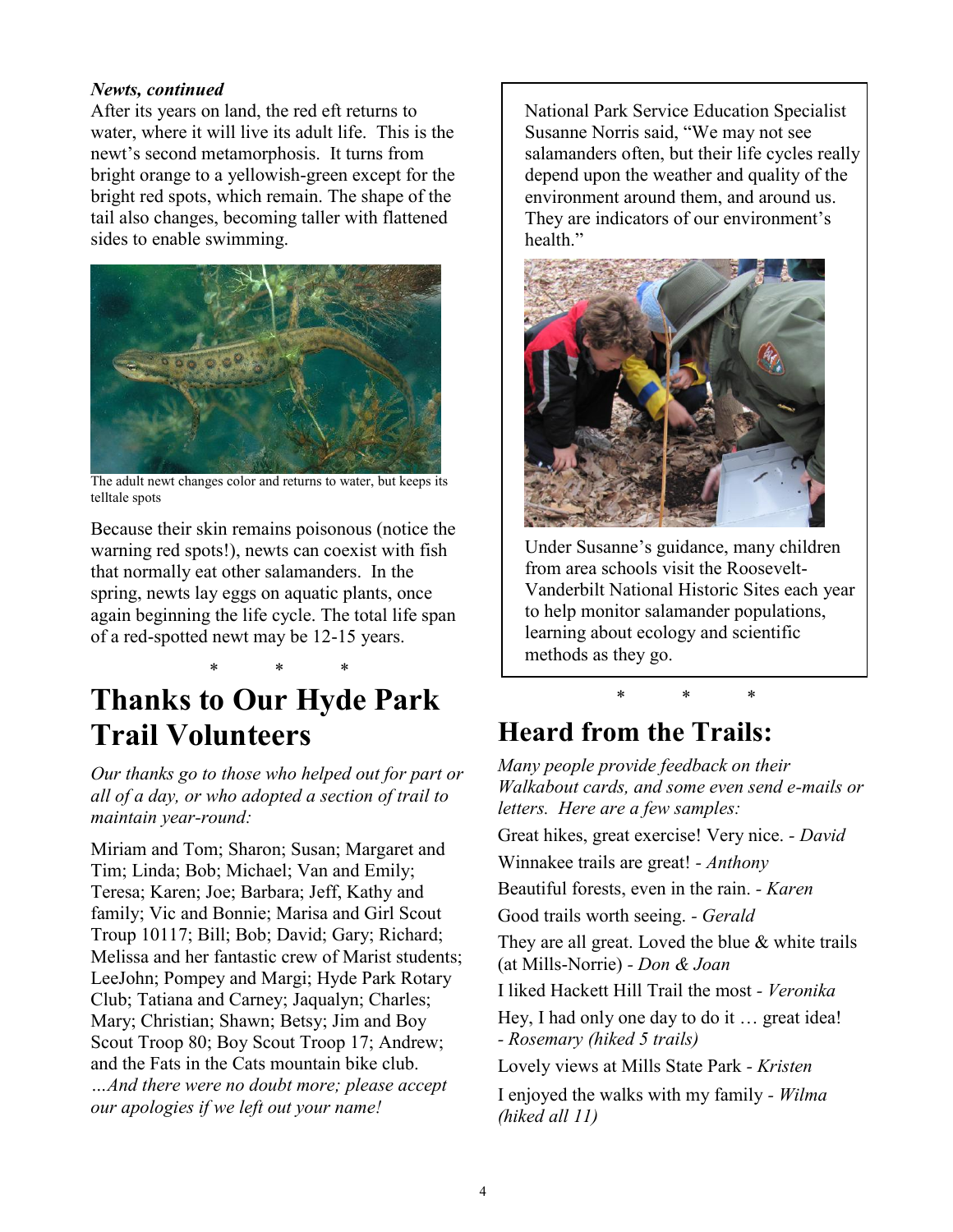I loved the Roosevelt Woods Trail *- Isabelle (hiked all 11)*

I think it's great for everyone to see the natural part of Hyde Park *- Rachel (hiked all 11)*

The walks were beautiful & we will keep doing them. We want to walk them in every season *- Kathy (hiked all 11)*

I have informally started "Sal's Pals," a hiking group of mostly family members of all ages who pick a Hyde Park trail each Sunday to walk. I am now familiar w/all 11 trails. Can't pick a favorite, but Top Cottage is up there. *- Sarah (hiked all 11)*

*… And this one is a true "hats-off" to our great volunteer trail maintainers:*

I think the Hudson Valley has some of the most beautiful trails. Well kept. Great job! *- Janine (hiked all 11)*

\* \* \*

**Trails Master Plan for NPS Sites**

The National Park Service has begun a plan to guide development and use of the trails at the Roosevelt-Vanderbilt National Historic Sites in Hyde Park. The project includes the trails at the Home of Franklin D. Roosevelt NHS, Eleanor Roosevelt NHS (Val-Kill), and the Vanderbilt Mansion NHS. The goal of the Trail Plan is to lay the groundwork for a comprehensive, welldesigned, sustainable trail system which provides a variety of visitor experiences that support the parks' missions. The planning process started with a series of workshops and a public meeting April 18-20. A draft plan is expected this fall.

To follow the plan online, and watch for public comment periods, go to:

[http://parkplanning.nps.gov/projectHome.cfm?pro](http://parkplanning.nps.gov/projectHome.cfm?projectID=23682) [jectID=23682](http://parkplanning.nps.gov/projectHome.cfm?projectID=23682)

\* \* \*

**Eleanor Roosevelt was fascinated by the red efts** she saw on her walks around Val-Kill - - enough to mention them in seven of her *My Day* newspaper columns. But she referred to them as "little orange lizards." How might you have corrected her?

**NEW: "Hyde Park Trails - Hike Through History" All-cotton HATS** Keep cool and wear yours with pride! \$10 each from Hyde Park Recreation, at the Hackett Hill office. Your purchase helps support Hyde Park's trails.

#### **Hyde Park Trails Turned 20 on National Trails Day, Celebrated with an End-to-End Hike** *by Kathleen Davis*

This was the first time in many years that a public, End-to-End hike had been planned for the Hyde Park Trail, and in the meantime the trail had grown in length. Preparing for the hike was more involved than our typical mile-or-so hike along one of its trails. As the day of the event neared, it seemed like the "to do" checklist was getting longer and longer, so I couldn't wait till Saturday morning to just *hit the trail!*

Shortly after 8:00am, twenty-six enthusiastic runners, hikers and walkers had checked in at the Vanderbilt parking lot, and were ready to catch the "Roosevelt Ride" shuttle up to Top Cottage, our starting point. The runners had their work cut out for them at the very beginning of the course (oddly enough), as the trail starts with a very steep and rough downhill towards our first checkpoint: Val-Kill. The route leveled out at Val-Kill and we crossed Rte 9G with no problem.

Hiking along the Roosevelt Farm Lane Trail was pleasant as the air was pleasantly cool, and there were no signs of mosquitoes. We crossed easily at Rte 9 partly because County Sheriff's Dept. had kindly installed a digital traffic sign with a message warning of the hike event on the Wednesday BEFORE the hike to prepare traffic for the day of the event. It worked, and we are very grateful for their support; drivers were friendly and courteous as they slowed and stopped for us to cross the highway. I felt like the Queen of England visiting FDR and Eleanor, as I gave a friendly wave to the folks stopped in their cars. (Would there be hotdogs on the menu too, at Mrs.